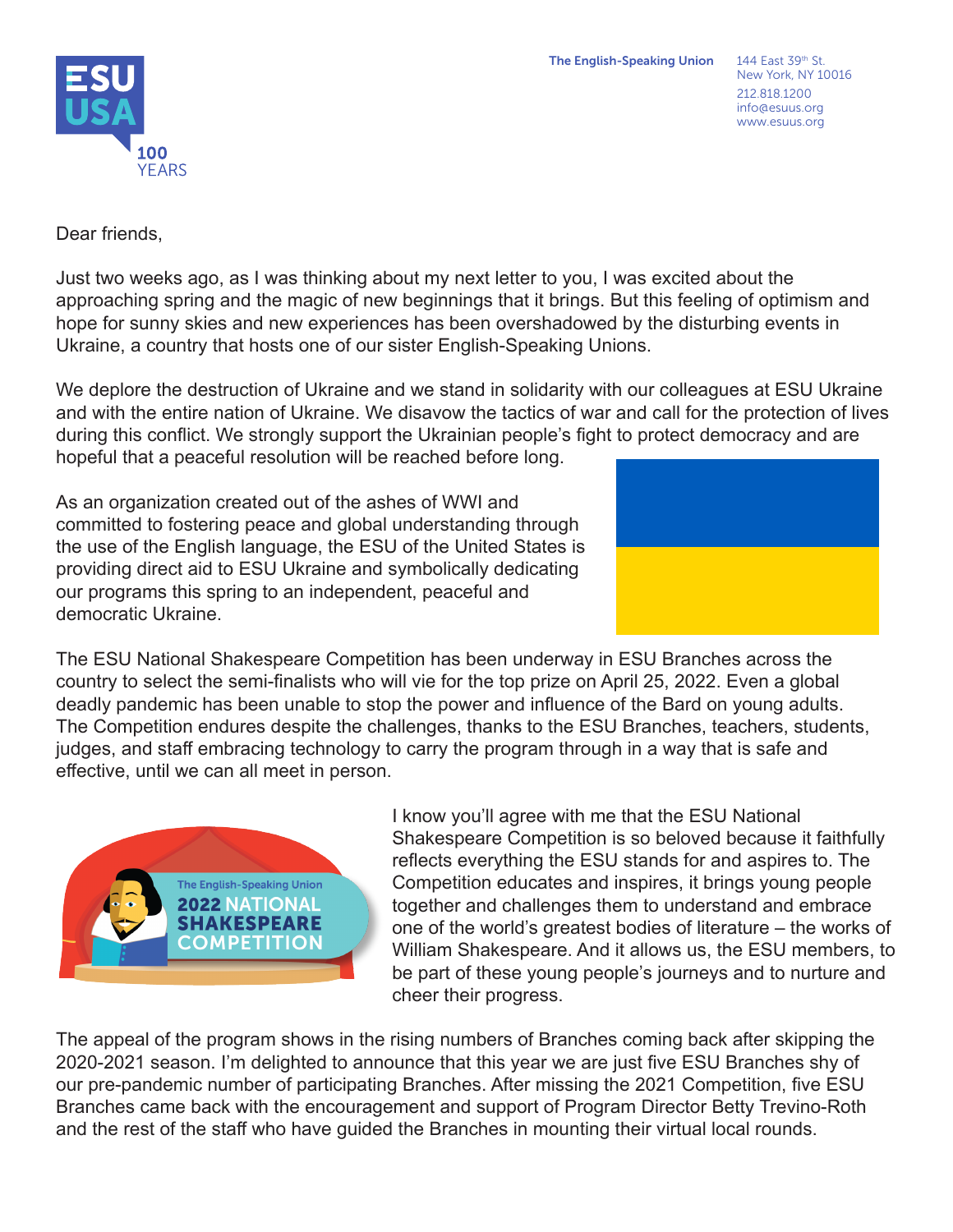And, although the 2022 ESU National Shakespeare Competition finals will again be virtual – hopefully for the last time – they will be broadcast live. You will be invited to attend and cheer for your favorite performer.

I also encourage you to make a gift to the 2022 ESU National Shakespeare Competition. You can support our flagship program in four ways: underwrite one of the prizes and make your name or the name of a loved one remembered; reserve your space in the 39th ESU National Shakespeare Competition Yearbook to congratulate your Branch's finalist, teacher and coordinator; contribute to this year's Competition expenses; or donate to the ESU National Shakespeare Competition Endowment. Your gift, no matter its size, will make a real difference and will be gratefully acknowledged online, in the yearbook and in the ESU 2022 Annual Report.

I am pleased to announce that the ESU Charleston Branch has generously agreed to host the 2022 ESU Annual General Conference this fall. At the same time, we are expecting news from the Palace about Her Royal Highness' travel plans to New York for the rescheduled ESU Gala. As you can appreciate, coordinating The Princess Royal's visit with the 2022 Annual General Conference is a bit complicated, so I ask you to please keep two sets of dates open for the conference – October 7-9 and November 11-13, 2022. We hope to soon confirm the dates of both the ESU Gala and the ESU Annual General Conference in Charleston, South Carolina.



And finally, I would like to share an important piece of news: ESU Director of Branch Services, Josh Keppel-González, has announced that he will be leaving the ESU on April 8, 2022, to take up a position in the field of cyber security, where he will undoubtedly excel.

Many of us know Josh as our in-house technology and media expert. Most recently, he has been playing a vital role in stabilizing our Branch communications and operations. Josh enabled us to thrive through COVID, upgrading our internal systems, supporting our new hybrid work environment, and modeling all our digital and online events.

Strong leaders always leave behind a good foundation that allows the organization to flourish once they leave. For this reason, the ESU will not be hiring a replacement for Josh, but promoting from within. Elizabeth Bigelow will now be Manager, Branch Services. She has done an extraordinary job as Karen Karpowich's Executive Assistant and Board Liaison. More recently, she has been working with many of you on the relaunch of the Evelyn Wrench Speaker Program. Laura von der Heyde, our Marketing and Communications Manager, will take on a larger role in producing the ESU's digital events.

All of us here at the ESU extend our thanks to Josh for his service and dedication to the organization. We will be bidding Josh farewell at a special online event during the week of April 4. An invitation will be reaching you shortly and I hope many of you will join us to wish Josh success in his new pursuit.